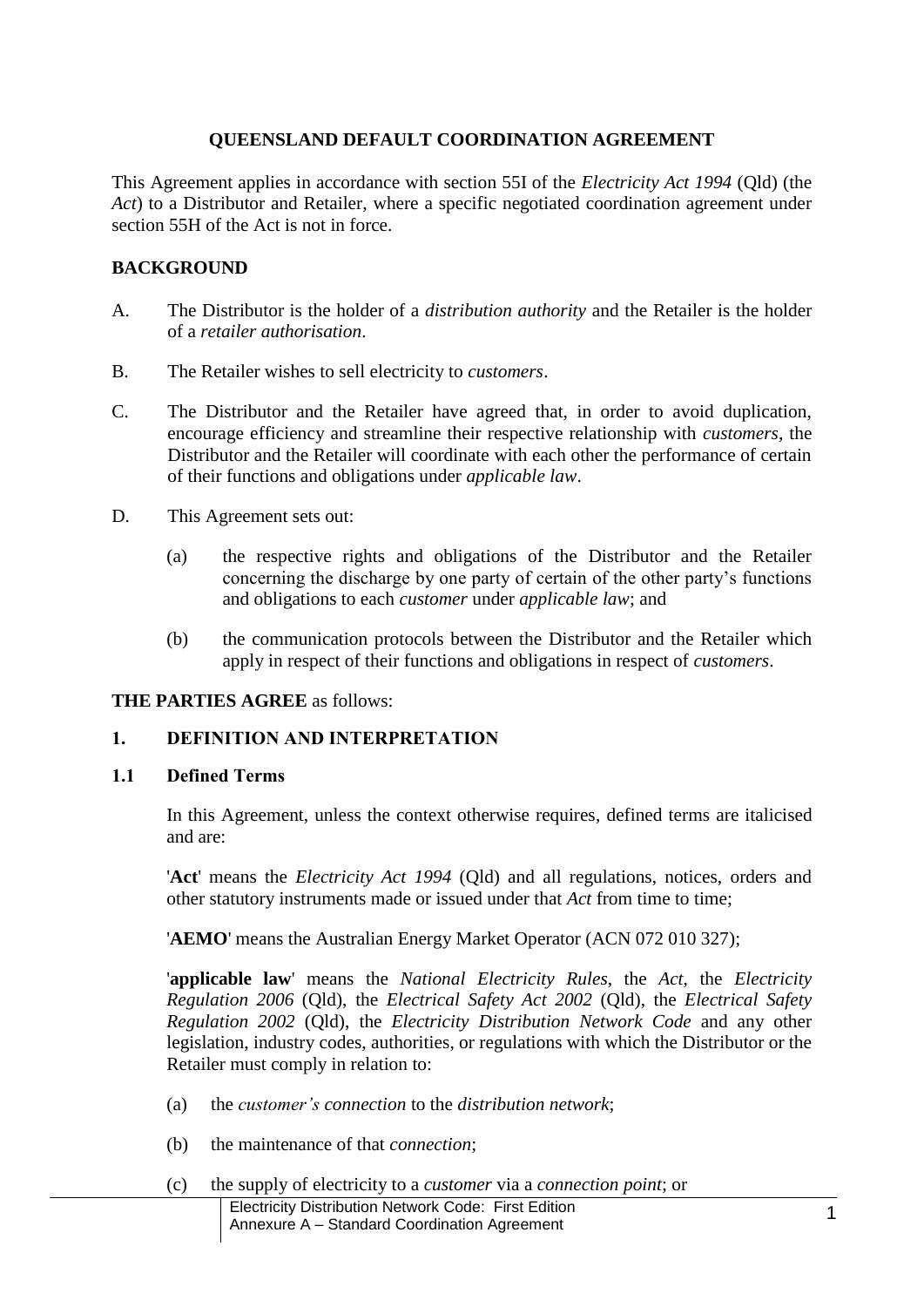(d) the sale of electricity by the Retailer to that *customer*;

'**B2B Procedures**' means the procedures under the *National Electricity Rules* or as otherwise agreed between the parties, prescribing the content of, the processes for, and the information to be provided to support communications between the Distributor and the Retailer relating to a *customer* or supply of electricity to a *customer*;

'**business day**' means a day other than a Saturday or a Sunday or a Queensland wide public holiday (as appointed under the *Holidays Act 1983* (Qld));

'**CATS**' means Consumer Administration and Transfer Solution operated by *AEMO* and forming part of *MSATS*;

'**Claim**' means a claim, action, proceeding, loss, liability, cost or expense whether arising in contract, tort (including negligence), equity or otherwise in respect of an event occurring after the date of this Agreement;

'**commencement date**' means the date of this Agreement;

'**Confidential Information**' has the meaning given in clause [16.1;](#page-15-0)

'**connection point**' has the meaning given in the *National Electricity Rules*;

'**connection contract**' has the meaning given in the *National Electricity Rules*;

'**customer**' means a customer as defined in the *Act* and to whom this Agreement applies under clause 5;

'**customer connection services**' has the same meaning as in the *Act*;

'**dispose**' means assign, transfer, lease, sub-lease, licence or otherwise dispose of any legal or equitable estate (either in whole or in part) whether by sale, lease, licence, declaration or creation of trust or otherwise;

'**distribution authority**' has the meaning given in the *Act*;

'**distribution network**' has the meaning given in the National Electricity Rules;

'**Electricity Distribution Network Code**' means the Electricity Distribution Network Code made under the *Act*;

'**force majeure event**' means, with respect to any party, any event or circumstances which are not within the reasonable control of that party;

'**GST**' has the meaning given in the *A New Tax System (Goods and Services Tax) Act 1999 (Cth)*;

'**GST law**' has the meaning given in the *A New Tax System (Goods and Services Tax) Act 1999 (Cth)*;

'**Guaranteed Service Levels**' or '**GSLs**' has the same meaning given to the term guaranteed service level in the *Electricity Distribution Network Code*;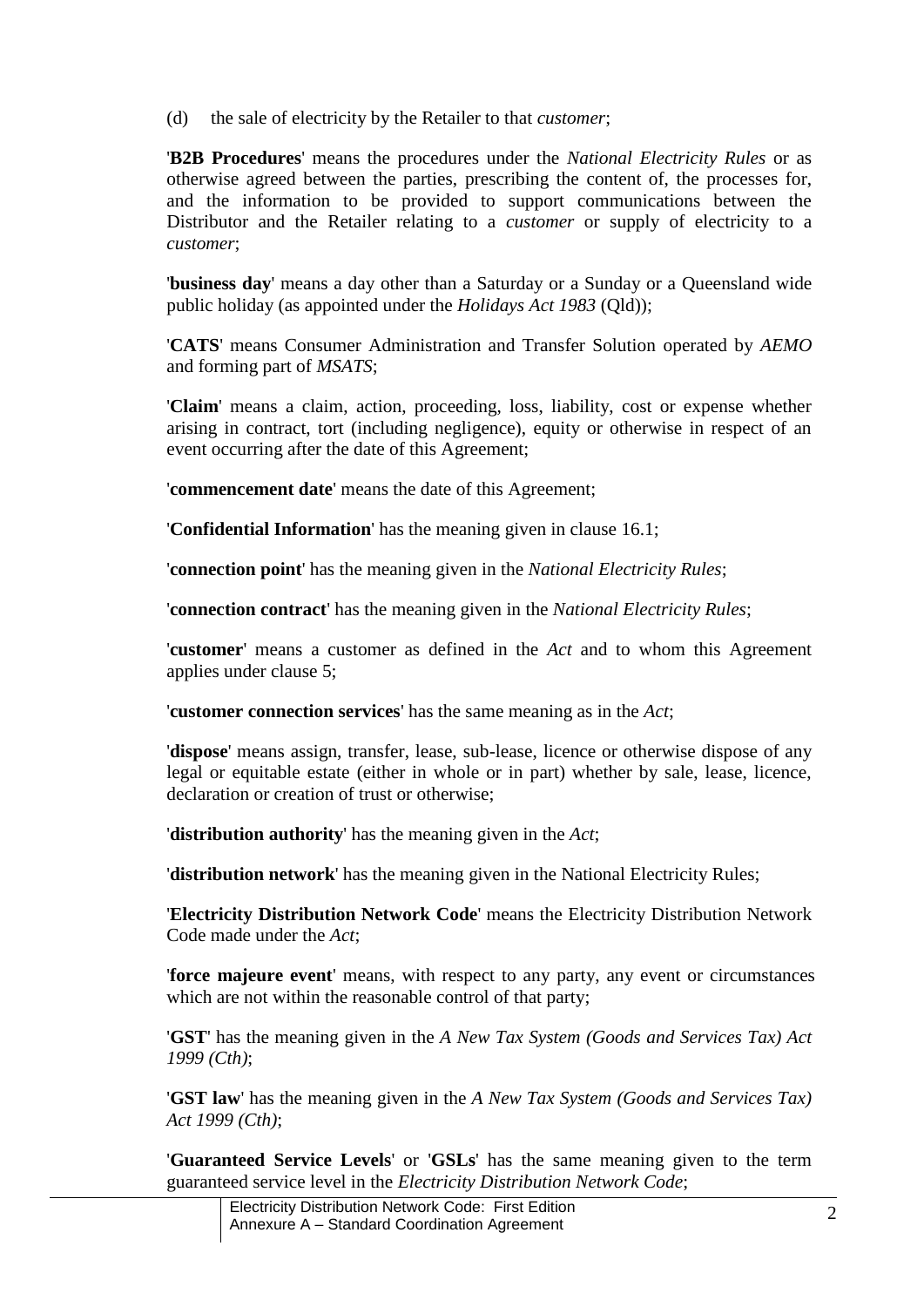'**Independent Expert**' shall have the meaning in clause [11.4\(a\);](#page-10-0)

'**MSATS**' means the Market Settlements and Transfer Solution system operated by *AEMO*;

'**National Electricity Law**' has the meaning given under the *Electricity National Scheme (Queensland) Act 1997* (Qld);

'**National Electricity Rules**' means the rules made under the *National Electricity Law* applied as a law of Queensland;

'**National Energy Retail Law (Queensland)**' has the meaning given in the *National Energy Retail Law (Queensland) Act 2014* (Qld);

'**NEM Representative**' means a related body corporate of the Retailer which is registered as a *market customer* with *AEMO* and which, directly or indirectly, on-sells electricity to the Retailer for sale to *customers*, as notified by the Retailer to the Distributor from time to time under clause [4.1;](#page-5-0)

'**network charges**' has the meaning given in the *National Electricity Rules*;

'**NMI**' means a national metering identifier as defined in the *National Electricity Rules*;

'**Operational Procedures**' means the document as published from time to time by the Distributor detailing the operational parameters for processes and interactions which are to be adopted by the Distributor and the Retailer to give effect to the parties' obligations under the Agreement, *B2B Procedures* and *applicable law*;

'**premises**' has the meaning given in the *Act*;

'**Regulator**' has the meaning given in the *Act*;

'**related body corporate**' has the same meaning as in the *Corporations Act 2001*  (Cth);

'**retailer authorisation**' has the meaning given in the *National Energy Retail Law*;

'**retail contract**' has the meaning given in the *Act*;

'**Service Order Request**' means the Retailer's service request raised in accordance with:

- (a) the "B2B Procedures (Service Order Process)" as applicable to Queensland, or
- (b) an agreement between the parties in accordance with clause 7.2A.4(k) of the *National Electricity Rules*;

'**statement of charges**' has the meaning given in the *National Electricity Rules*;

'**Tax Invoice**' has the meaning given in section 195-1 of the *A New Tax System (Goods and Services Tax) Act 1999 (Cth)*;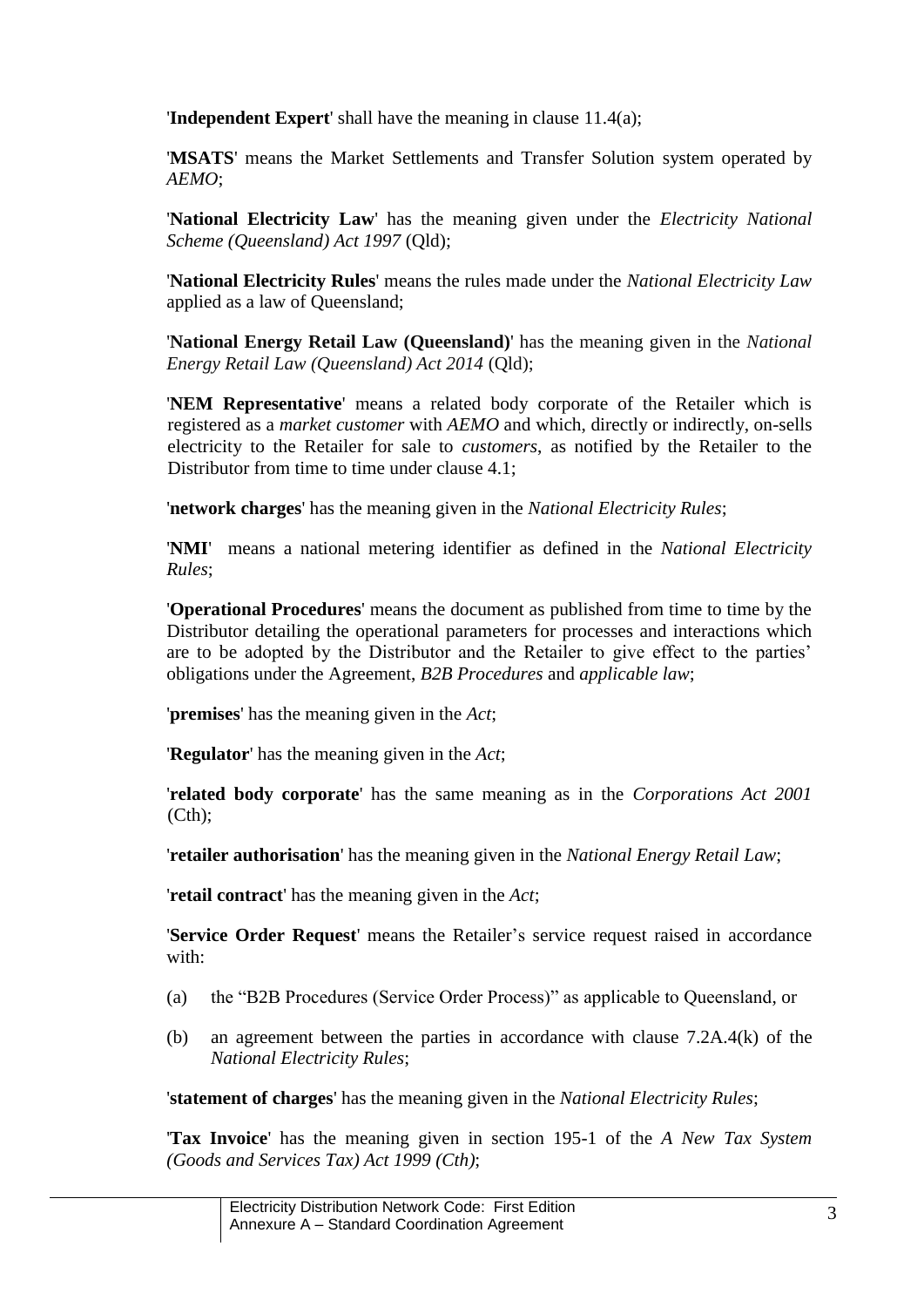'**Taxable Supply**' has the meaning given in section 195-1 of the *A New Tax System (Goods and Services Tax) Act 1999 (Cth).*

# **1.2 National Electricity Rules Definitions**

In this Agreement, unless the context otherwise requires words appearing in italics (but not including words appearing in italics as Act titles) and not defined in clause [1.1](#page-0-0) of this Agreement have the meaning given to them in the *National Electricity Rules*.

## **1.3 Interpretation**

In this Agreement, unless the context otherwise requires:

- (a) a reference to any *applicable law* includes any consolidations, modifications (statutory or otherwise) or re-enactment of, or any regulatory provision substituted for, that *applicable law*;
- (b) a reference to any party to this Agreement includes that party's successors and permitted assignees;
- (c) words indicating the singular include the plural and vice versa and words importing one gender include all other genders;
- (d) other grammatical forms of words or phrase defined in this Agreement will have a corresponding meaning;
- (e) headings are for convenience only and do not affect the interpretation of this Agreement;
- (f) a reference to a person includes a firm, body corporate, unincorporated association or authority whether or not it comprises a separate legal entity;
- (g) a reference to a clause is a reference to a clause of this Agreement;
- (h) a reference to an agreement or document (including a reference to this Agreement) is to the agreement or document as amended, supplemented, novated or replaced, except to the extent prohibited by this Agreement or that other agreement or document, and includes the recitals and schedules and annexures to that agreement or document;
- (i) a reference to writing includes any mode of representing or reproducing words in a visible form;
- (j) a reference to a party to this Agreement or another agreement or document includes the party's successors, permitted substitutes and permitted assigns (and, where applicable, the party's legal personal representatives);
- (k) a reference to legislation or to a provision of legislation includes a modification or re-enactment of it, a legislative provision substituted for it and a regulation or statutory instrument issued under it;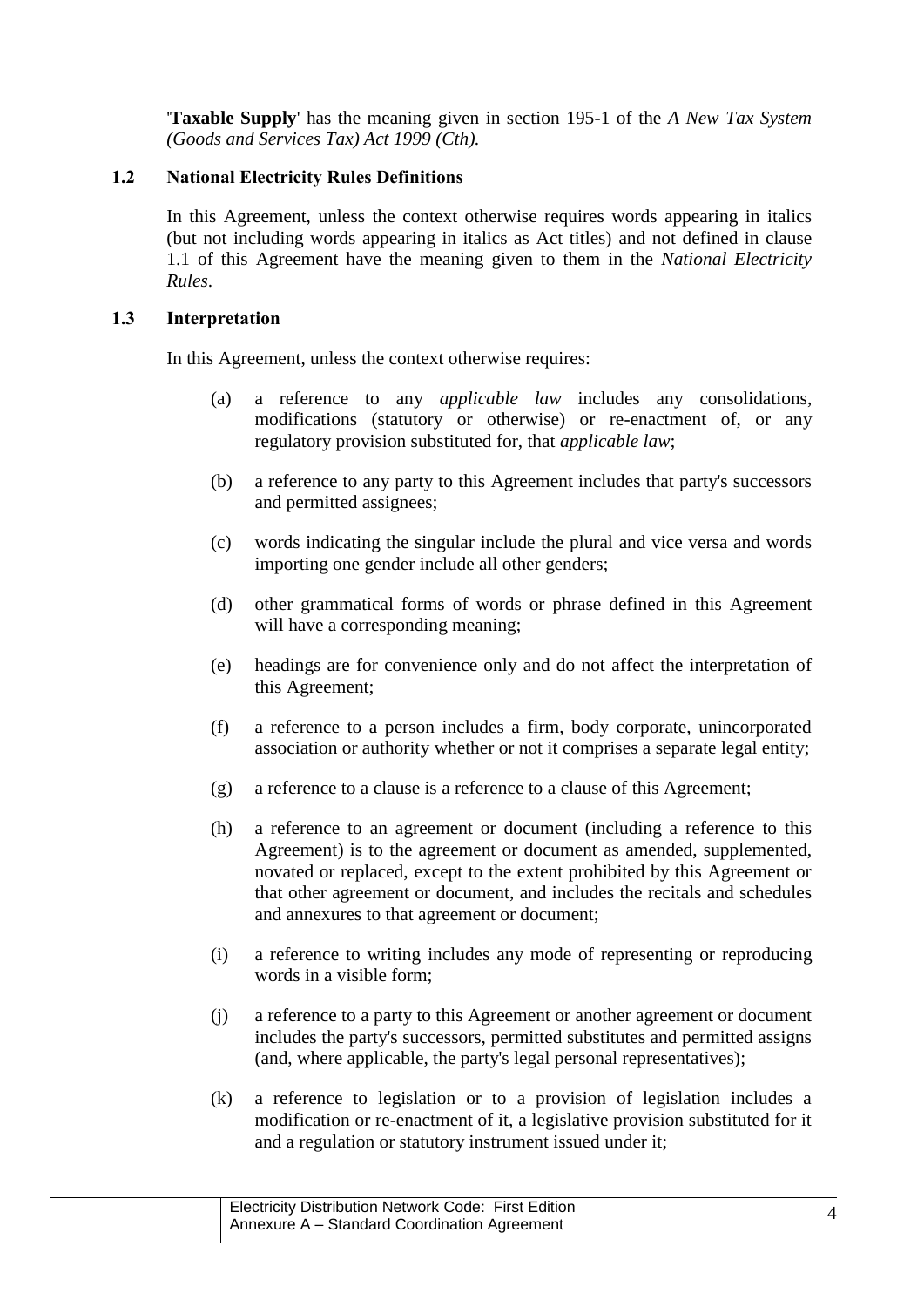- (l) a reference to conduct includes an omission, statement or undertaking, whether or not in writing;
- (m) a reference to an *agreement* includes any undertaking, deed, agreement and legally enforceable arrangement, whether or not in writing, and a reference to a *document* includes an agreement (as so defined) in writing and any certificate, notice, instrument and document of any kind;
- (n) a reference to *dollars* and *\$* is to Australian currency;
- (o) mentioning anything after *includes*, *including*, *for example*, or similar expressions, does not limit what else might be included;
- (p) nothing in this Agreement is to be interpreted against a party solely on the ground that the party put forward this Agreement or a relevant part of it; and
- (q) a reference to time is a reference to Queensland time.

## **1.4 Consents or approval**

If the doing of any act, matter or thing under this Agreement is dependent on the consent or approval of a party or is within the discretion of a party, the consent or approval may be given or the discretion may be exercised conditionally or unconditionally or withheld by the party in its absolute discretion.

#### **1.5 Inconsistency with applicable law**

In the event of any inconsistency between the provisions of this Agreement and the provisions of any *applicable law*, the provisions of that *applicable law* will prevail to the extent of that inconsistency.

## **2. CONSIDERATION AND TERM**

#### **2.1 Consideration**

In consideration of each party agreeing to assist in discharging certain of the other party's functions and obligations to the *customer* under *applicable law* and to be bound by the limits on liability contained in this Agreement the parties agree to mutually perform the obligations set out in this Agreement.

#### **2.2 Term**

This Agreement will commence on the *commencement date* and will continue until terminated in accordance with clause [8.](#page-7-0)

## **3. OBLIGATIONS CONCERNING SERVICE ORDER REQUESTS**

## **3.1 Attempt to Carry Out a Service Order Request**

If the Distributor attempts to carry out a *Service Order Request* as requested by the Retailer, but through any act or omission of the *customer* is unable to complete the *Service Order Request*, the Distributor will still be entitled to charge the approved fee under applicable law.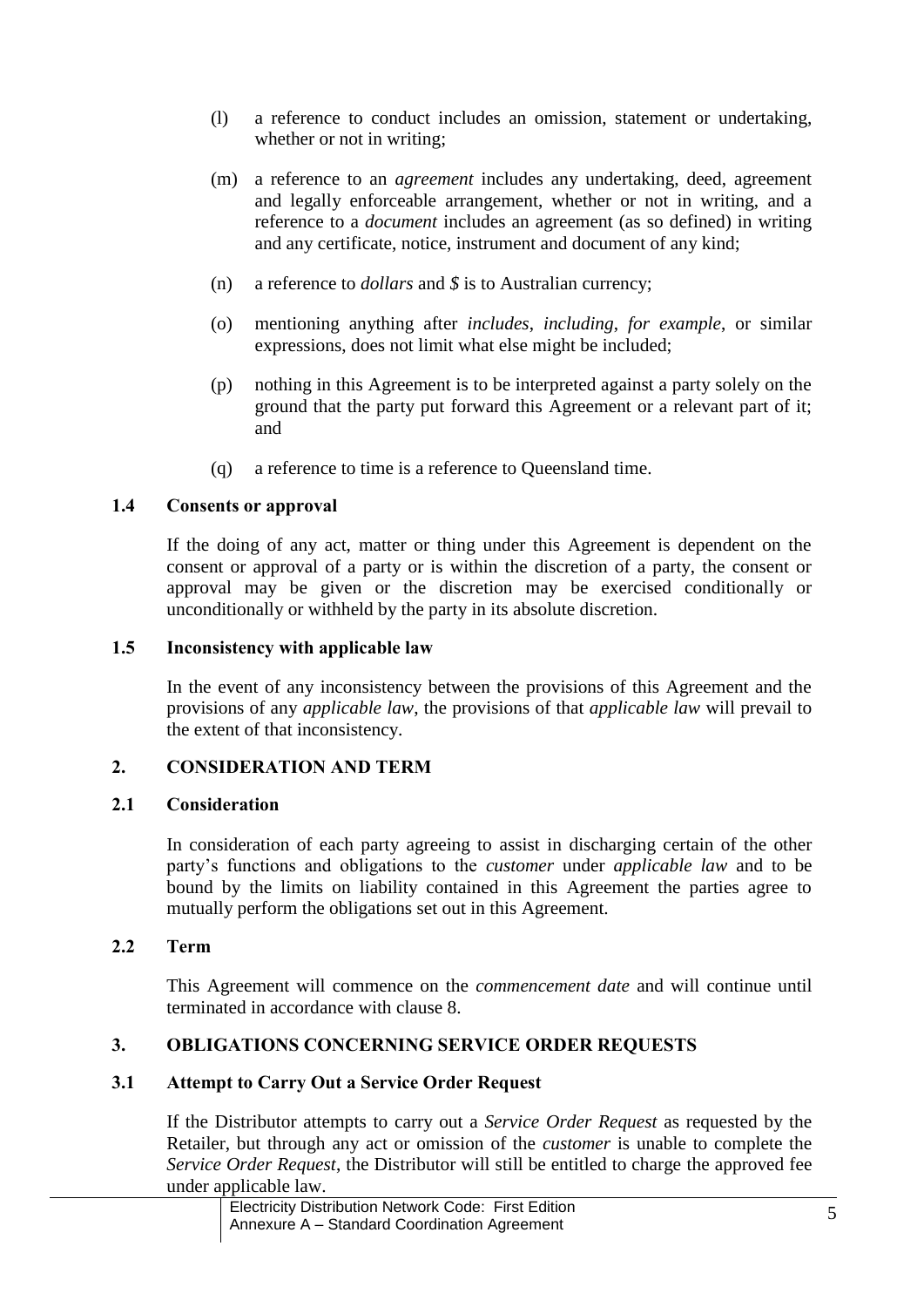# **4. COMMUNICATIONS REGARDING CUSTOMERS AND SYSTEMS DATA**

## <span id="page-5-0"></span>**4.1 NEM Representative**

If the Retailer is not a *market customer*, it must notify the Distributor of its *NEM Representative*. The Retailer must notify the Distributor of any change in the identity of its *NEM Representative* as soon as practicable after the change.

## **5. ADDITIONS AND DELETIONS OF CUSTOMERS**

## **5.1 Commence to apply**

This Agreement will commence to apply in relation to a *customer* for a *connection point* as follows:

- (a) where that *customer* does not have a *retail contract* with the Retailer as at the *commencement date*, on the earlier of:
	- (i) the date on which that *customer* makes an application or request to the Retailer for *connection*;
	- (ii) the commencement of that *customer's retail contract* with the Retailer for that *connection point*; and
	- (iii) the date on which the Distributor is notified through *CATS* that the Retailer is *financially responsible* for that customer's *connection point*;
- (b) where that *customer* does have a *retail contract* with the Retailer as at the date of this Agreement, on the date of this Agreement.

## <span id="page-5-1"></span>**5.2 Cease to apply**

This Agreement will cease to apply in relation to a particular *customer* for a *connection point* on the earlier of the date on which:

- (a) the *customer's retail contract* with the Retailer for that *connection point* ends and is not replaced with another *retail contract*;
- (b) the Distributor is notified through *CATS* that the Retailer or its *NEM Representative* ceases to be *financially responsible* for that *customer's connection point*; and
- (c) the *connection contract* between the Distributor and *customer* ends and is not replaced with another *connection contract*.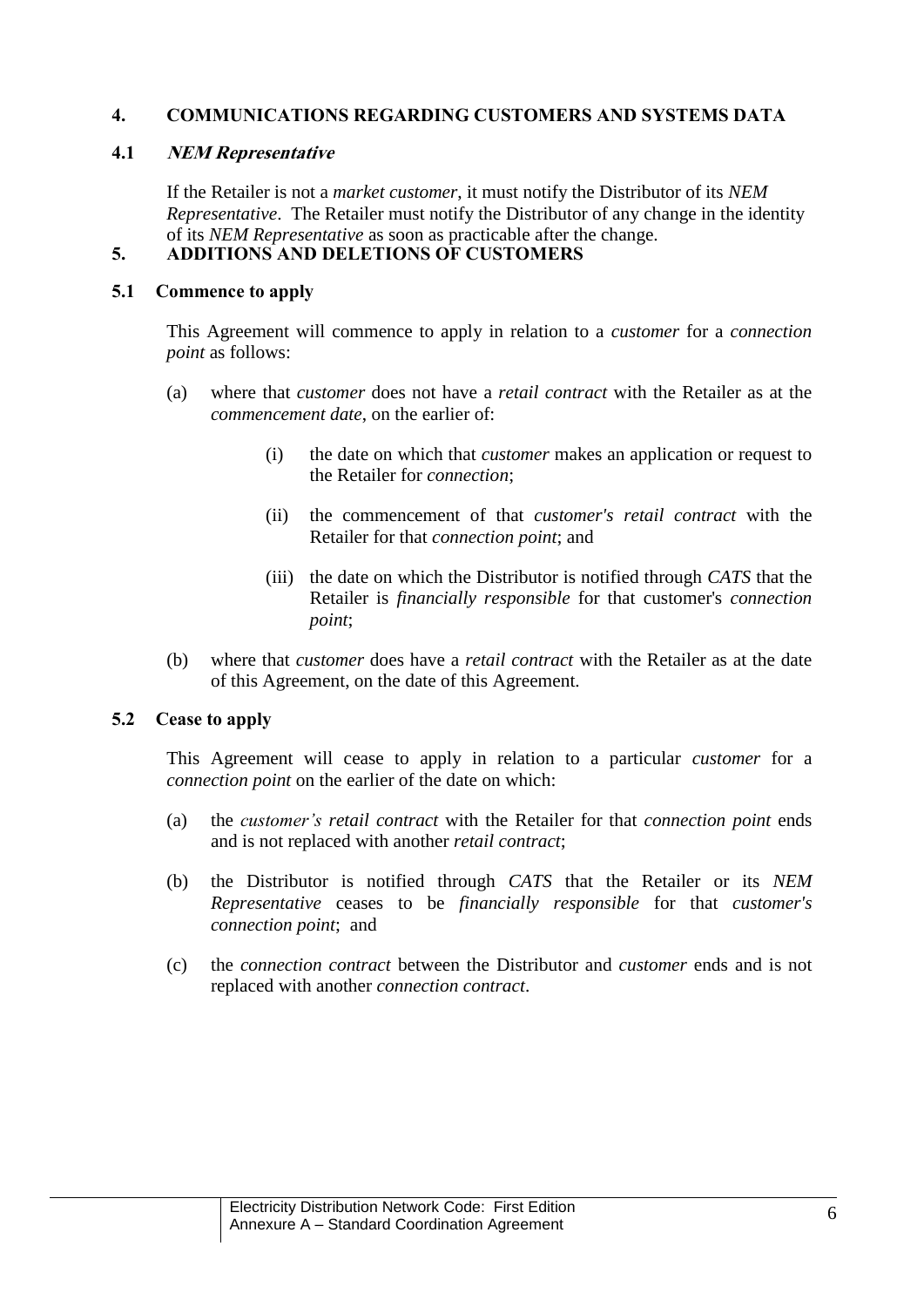# **6. GSL PAYMENTS**

## **6.1 Retailer Reimbursement**

If:

- (a) the Retailer:
	- (i) receives notification of a matter relevant to the Distributor's compliance with a *GSL* and the Retailer delays or fails to pass on that information to the Distributor; or
	- (ii) requests a disconnection; and
- (b) as a result of that delay, failure or request, the Distributor is required to make a payment to the *customer* as a result of failing to satisfy a *GSL*,

then the Retailer must reimburse the Distributor for that portion of the payment made to the *customer* which is attributable to the Retailer's delay, failure or wrongful action in making a request.

However, a Retailer will not be liable to reimburse the Distributor for a wrongful disconnection *GSL* where the Distributor's actions or omissions caused the Retailer to request the disconnection of the wrong *premises* (for example, where the Retailer has relied on *MSATS* data in establishing the *NMI* which is used in the request for disconnection).

### **6.2 Notification**

The Retailer must notify the Distributor (or such employee of the Distributor notified by the Distributor to the Retailer from time to time) where it is aware that the Distributor is required to provide a *GSL* payment to a *customer* under the *Electricity Distribution Network Code*.

## **7. ADJUSTMENT**

#### **7.1 Non-payment**

If, due to a matter for which the Retailer may be indemnified under the *applicable laws*, a *customer* does not pay an account issued by the Retailer in full, the Retailer may off-set the amount of that shortfall from payments due to the Distributor, provided that the Retailer has:

- (a) promptly given the Distributor details of the relevant *customer*, the amount outstanding, the reasons of the non-payment by the *customer*, and such other information as the Distributor may reasonably request; and
- (b) been unable to recover the amount due from the customer within 60 days, after using reasonable endeavours to do so.

Nothing in this clause limits the Distributor's rights under clause 9.1 in relation to a *customer's* complaint or *Claim*.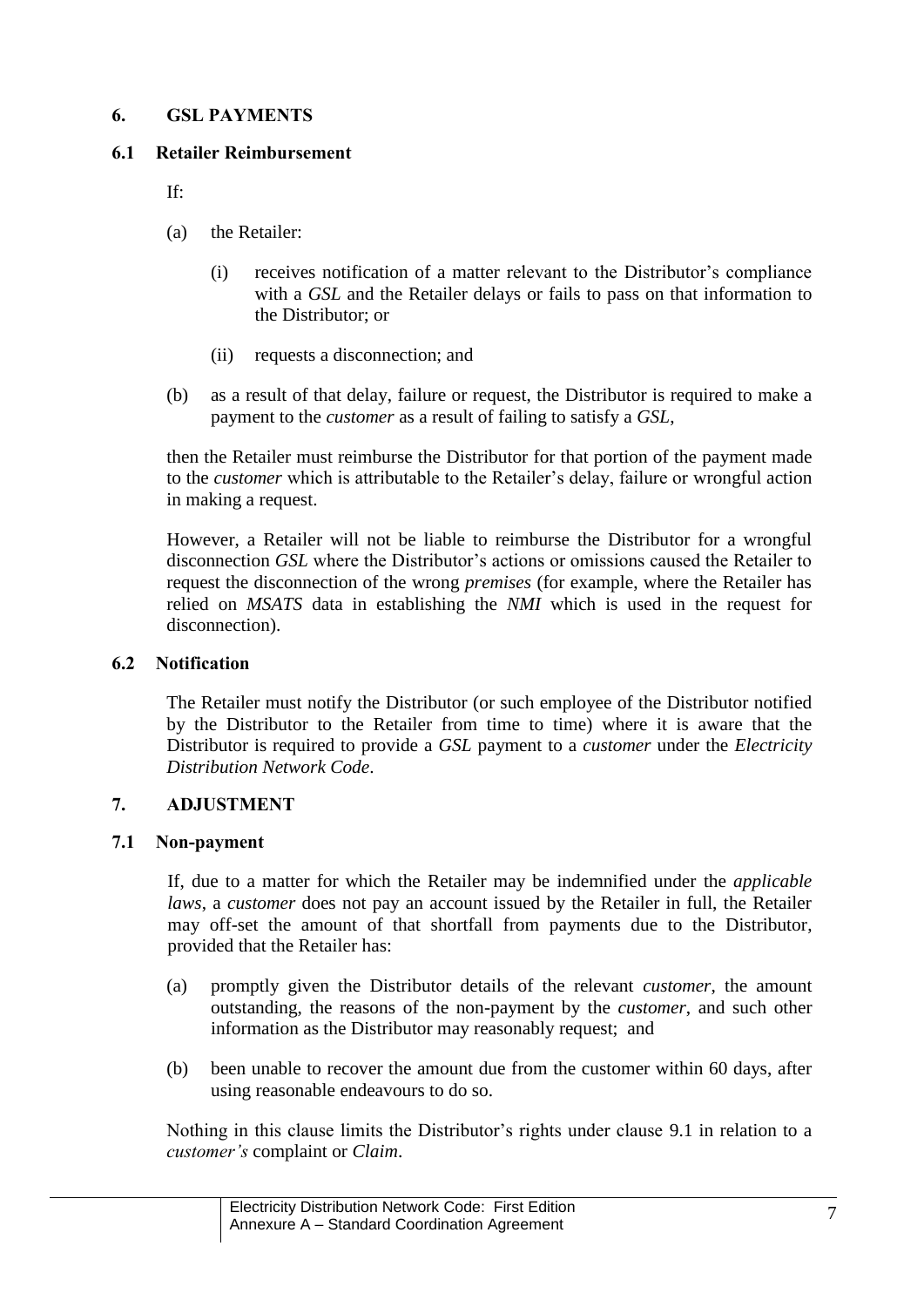## <span id="page-7-0"></span>**8. TERMINATION**

#### **8.1 Termination events**

A party may, by giving 24 hours' notice in writing to the other party (the '*defaulting party*'), terminate this Agreement if the *defaulting party's*:

- (a) *retailer authorisation* or *distribution authority* (as the case may be); or
- (b) registration as a *Market Customer* or *Network Service Provider* (as the case may be) under the *National Electricity Rules*,

is terminated.

### **8.2 Distributor may terminate**

Deleted

### **8.3 Notice to Regulator**

The party exercising a right of termination under this clause must inform the *Regulator* of the termination within 1 *business day* of the termination occurring.

### **8.4 Termination of any previous Coordination Agreement**

Any agreement for the coordination of the parties' rights and obligations, entered into or as otherwise may be required to be entered into under *applicable law*, that was in force between the Distributor and the Retailer prior to the commencement of this Agreement is hereby terminated.

#### **8.5 Existing rights**

The parties' rights to terminate this agreement will be without prejudice to the parties' rights to pursue relief by way of damages, injunction or specific performance in respect of a breach of this agreement. Without limiting the foregoing, each party shall be entitled to render an invoice to the other party for services provided and not invoiced up to and including the date of termination, and any such invoice will be payable in accordance with the *applicable laws*.

#### **8.6 Distribution Services after Termination**

Notwithstanding the termination of this Agreement, the Distributor and the Retailer acknowledge that the Distributor may continue to provide *customer connection services* in respect of any *customer* of the Retailer until the first to occur of the events specified in clause [5.2.](#page-5-1) In respect of any such *customer connection service* provided after termination of this Agreement, all provisions of this Agreement which relate to the provision of *customer connection services* shall continue to apply.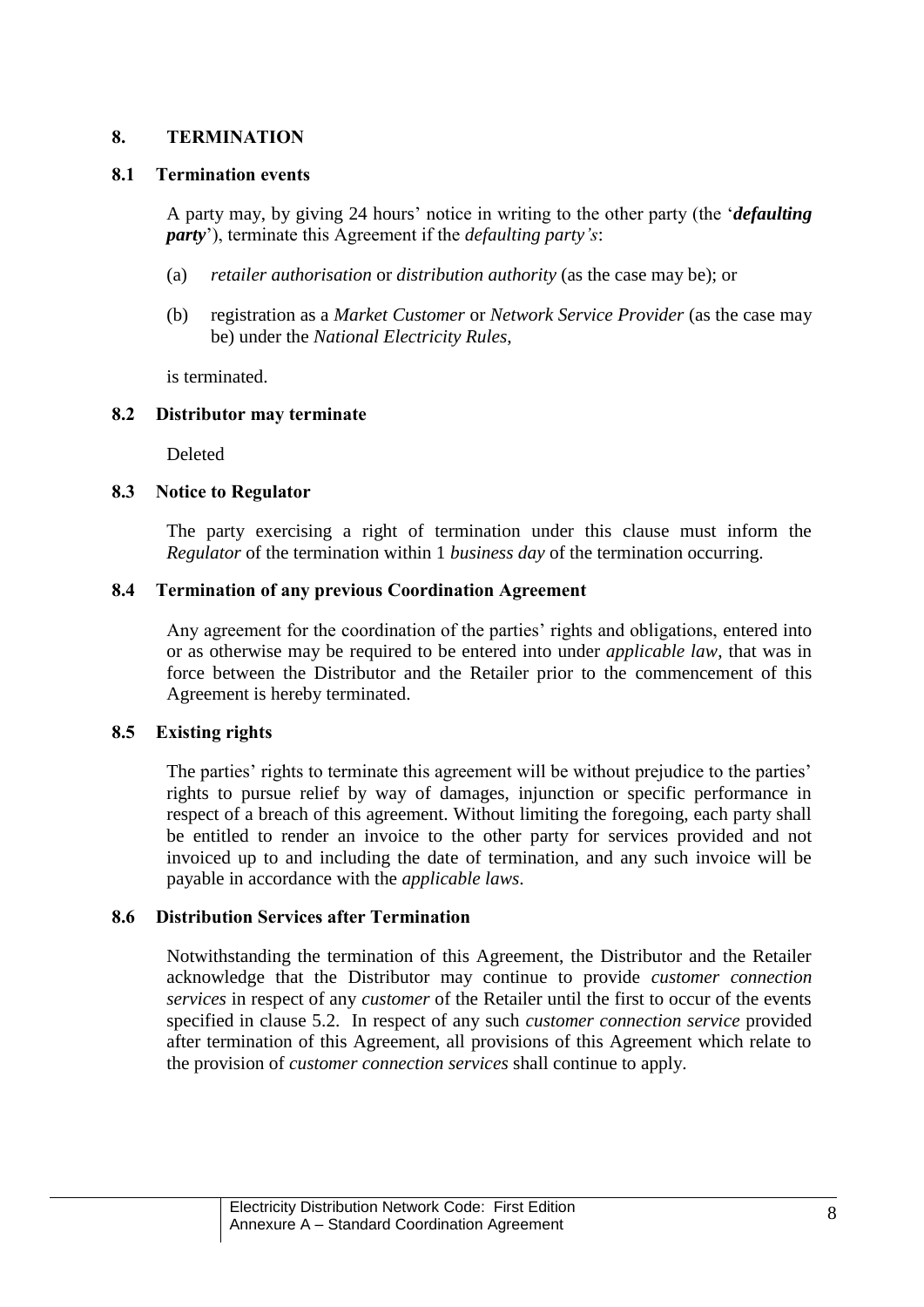# **9. ENQUIRIES, COMPLAINTS AND CLAIMS**

# **9.1 Claims and demands**

A party (the '*indemnified party*') must notify the other party (the '*responsible party*') of any *Claim* for which it may be indemnified under the *applicable laws* and must:

- (a) permit the *responsible party*, entirely at the *responsible party's* expense, to defend or settle the *Claim* as the responsible party sees fit, or, where the *responsible party* does not elect to defend or settle the *Claim*, to have a watching brief and be kept fully informed by the *indemnified party* of the progress of the *Claim*; and
- (b) provide the *responsible party*, at the *responsible party's* expense, with such assistance in respect of the *Claim* as the *responsible party* may reasonably request.

If the *responsible party* elects to take over conduct of a *Claim* as contemplated in paragraph (a) the *responsible party* must:

- (c) use all reasonable endeavours to minimise the time taken to defend or settle the *Claim*;
- (d) consult with and where reasonably possible, take account of the views of the *indemnified party* in relation to the progress of the *Claim*; and
- (e) if it becomes aware that the *indemnified party* may have some liability in respect of that *Claim* for which the *indemnified party* will not be indemnified under clause **Error! Reference source not found.**, notify the *indemnified party* of that fact, consult with and keep the *indemnified party* informed in respect of the progress of that *Claim* and comply with the provisions of clause [9.2](#page-8-0) as if references in that clause to the '*indemnified party*' were to the '*responsible party*', and vice versa.

## <span id="page-8-0"></span>**9.2 No admissions**

Except where required by a law to do so, the *indemnified party* must not, in relation to any of the matters referred to in clause 9.1 or in the *applicable laws:*

- (a) make any admission or representation prejudicial to the *responsible party*;
- (b) agree to any compromise or settlement;
- (c) do anything else that may be prejudicial to the *responsible party*,

without the *responsible party's* written consent.

## **9.3 No unauthorised representations**

The *indemnified party* must not make any representations or warranties to a third party concerning any goods or services being provided by the *responsible party* to that third party (including any representation concerning the nature and quality of any goods or services being provided by the *responsible party* to the third party) which the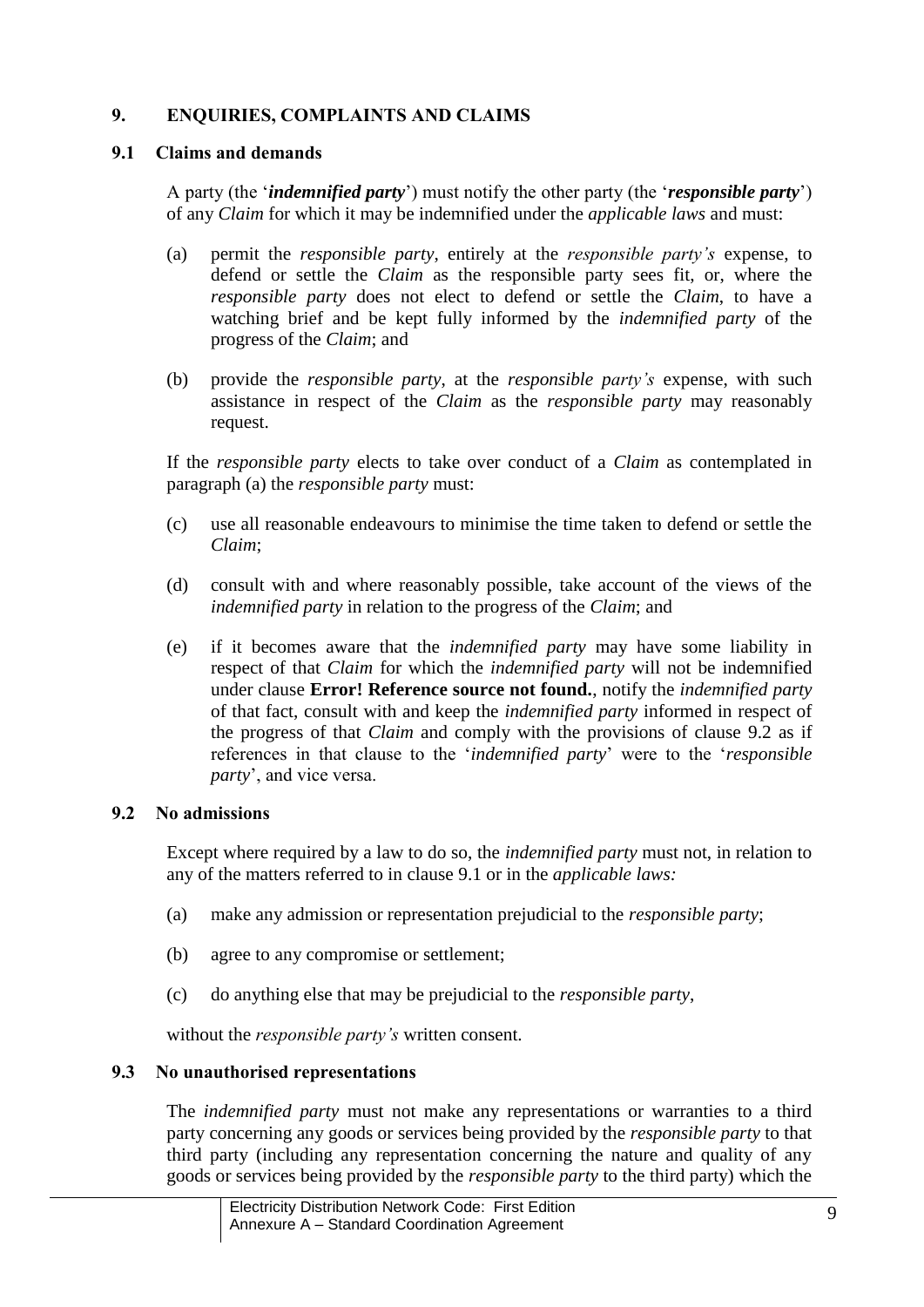*indemnified party* is not authorised by this Agreement or otherwise by the *responsible party* to make.

# <span id="page-9-0"></span>**10. ADJUSTMENT**

## **10.1 General**

As between the parties the Retailer will, in accordance with the requirements of the *applicable law,* recover from *customers* amounts undercharged or pay to *customers*  amounts overcharged, as a result of the Retailer's or Distributor's act or omission.

## **10.2 Undercharging**

If a *customer* is undercharged as a result of the act or omission of the Retailer or Distributor and the Retailer is prevented by the *applicable law* from recovering from the *customer* the full amount undercharged, then if:

- (a) the undercharging resulted from the Retailer's act or omission, the Retailer will pay to the Distributor the amount of the *distributor charges* specified in a *statement of charges* undercharged to that *customer* which are not permitted to be recovered under the *applicable law* from that *customer*; or
- (b) the undercharging resulted from the Distributor's act or omission, the Distributor will pay to the Retailer the amount of the Retailer's charges undercharged to that *customer* which are not permitted to be recovered under the *applicable law* from that *customer* or which the Retailer using reasonable endeavours is unable to recover from the *customer*.

Each party must notify the other as soon as possible after it becomes aware that a *customer* has been undercharged as a result of its act or omission.

## **10.3 Overcharging**

If a *customer* is overcharged as a result of the Distributor's act or omission, the Retailer may, subject to clause 10.4, deduct an amount representing the Distributor's proportion of that overcharged amount from the next payment due to the Distributor under clause 8.

The Distributor must notify the Retailer as soon as possible after it becomes aware that a *customer* has been overcharged as a result of the Distributor's act or omission.

## **10.4 Steps before deduction**

Before deducting any amount from payments due to the Distributor under clause 10.3, the Retailer must give the Distributor an opportunity to determine the cause of the overcharging.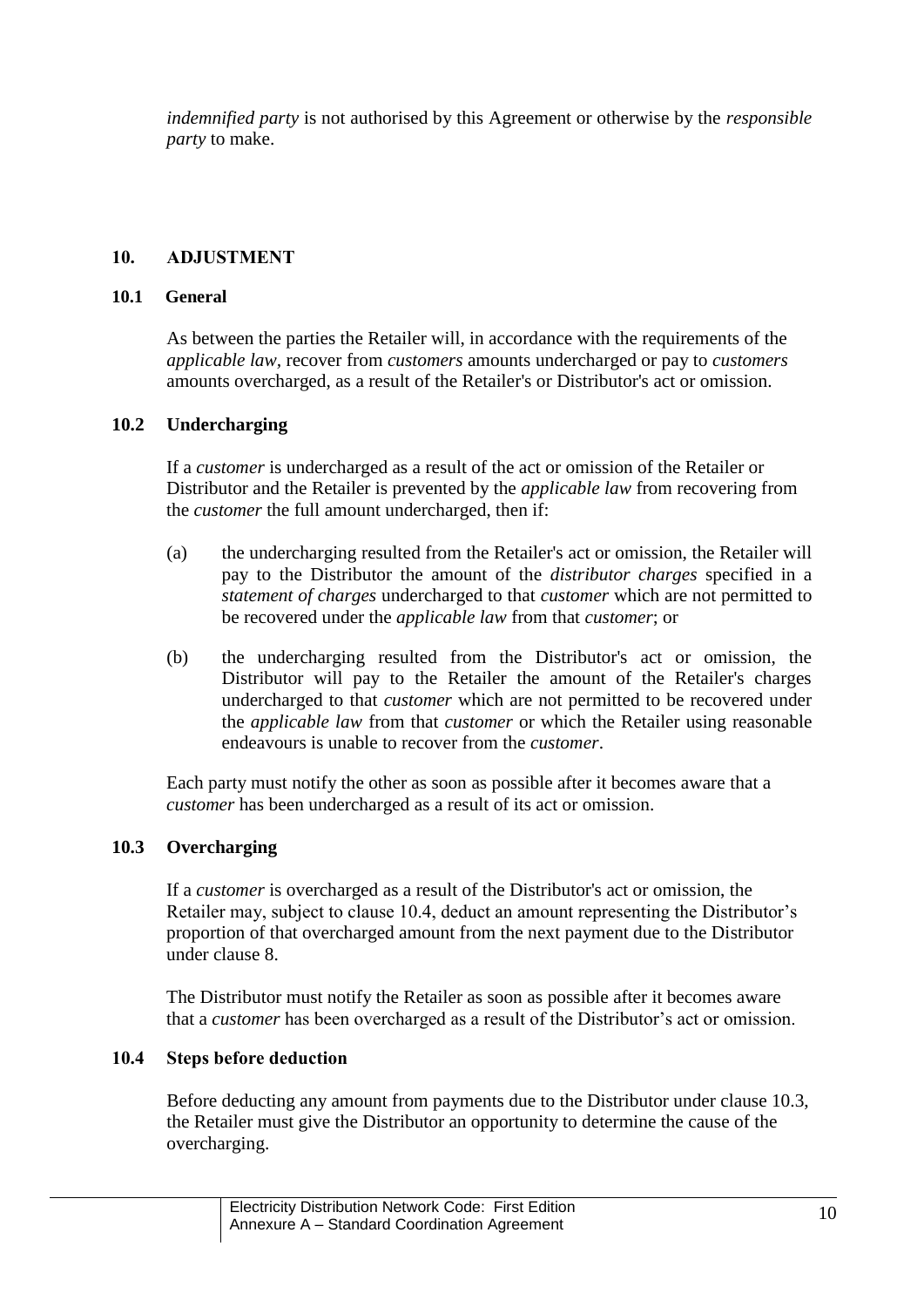# **11. RESOLUTION OF DISPUTES**

## <span id="page-10-1"></span>**11.1 National Electricity Rules disputes – first stage dispute resolution**

If any dispute, controversy or *Claim* ('*dispute*') arises between the parties under or in relation to this Agreement, in relation to which the dispute resolution regime provided for in clause 8.2 of the *National Electricity Rules* otherwise applies, then the dispute resolution regime provided for in clause 8.2 of the *National Electricity Rules* will apply to that *dispute*.

## <span id="page-10-2"></span>**11.2 Non-National Electricity Rules disputes – first stage dispute resolution**

- (a) If a dispute under or in relation to this Agreement, other than a *dispute* referred to in clause [11.1,](#page-10-1) arises between the parties a party may, by written notice, refer the *dispute* to resolution in accordance with this clause. The notice shall state that it is a notice under this clause and shall identify the *dispute* concerned and the clauses of this agreement relevant to the *dispute*.
- (b) The parties will use their reasonable endeavours to resolve the *dispute* within a period of 10 *business days* from the service of the notice under clause [11.2\(](#page-10-2)a).
- (c) If the *dispute* remains unresolved at the end of the period referred to in clause [11.2\(](#page-10-2)b) then either party may require that the *dispute* be determined under clause [11.3.](#page-10-3)

### <span id="page-10-3"></span>**11.3 Non National Electricity Rules Disputes – reference to Chief Executives or nominees**

- (a) Where clause [11.2\(](#page-10-2)c) applies, either party may, by written notice, refer the *dispute* to resolution by the respective Chief Executives (or the Chief Executives' nominee) of the parties whose resolution, if so reached, shall be binding in accordance with this clause.
- (b) The Chief Executives (or their nominees) will use their reasonable endeavours to resolve the *dispute* within a period of 10 *business days* from the service of the notice under clause [11.3\(](#page-10-3)a).
- (c) If the *dispute* remains unresolved at the end of the period referred to in clause [11.3\(](#page-10-3)b) then either party may require that the *dispute* be determined under clause [11.4.](#page-10-0)

#### <span id="page-10-0"></span>**11.4 Non National Electricity Rules Disputes – reference to and appointment of Independent Expert**

- (a) Where clause [11.3\(](#page-10-3)c) applies, either party may require that the *dispute* be determined by an independent expert appointed in accordance with clause [11.4\(](#page-10-0)b) ('*Independent Expert*').
- (b) The party wishing to have the *dispute* determined by an *Independent Expert* will give written notice to that effect to the other party specifying the nature of the *dispute*. The parties will meet and use all reasonable endeavours to agree upon the identity of the *Independent Expert*, but if they are unable to agree within 5 *business days* of the notice, then either party may refer the matter to the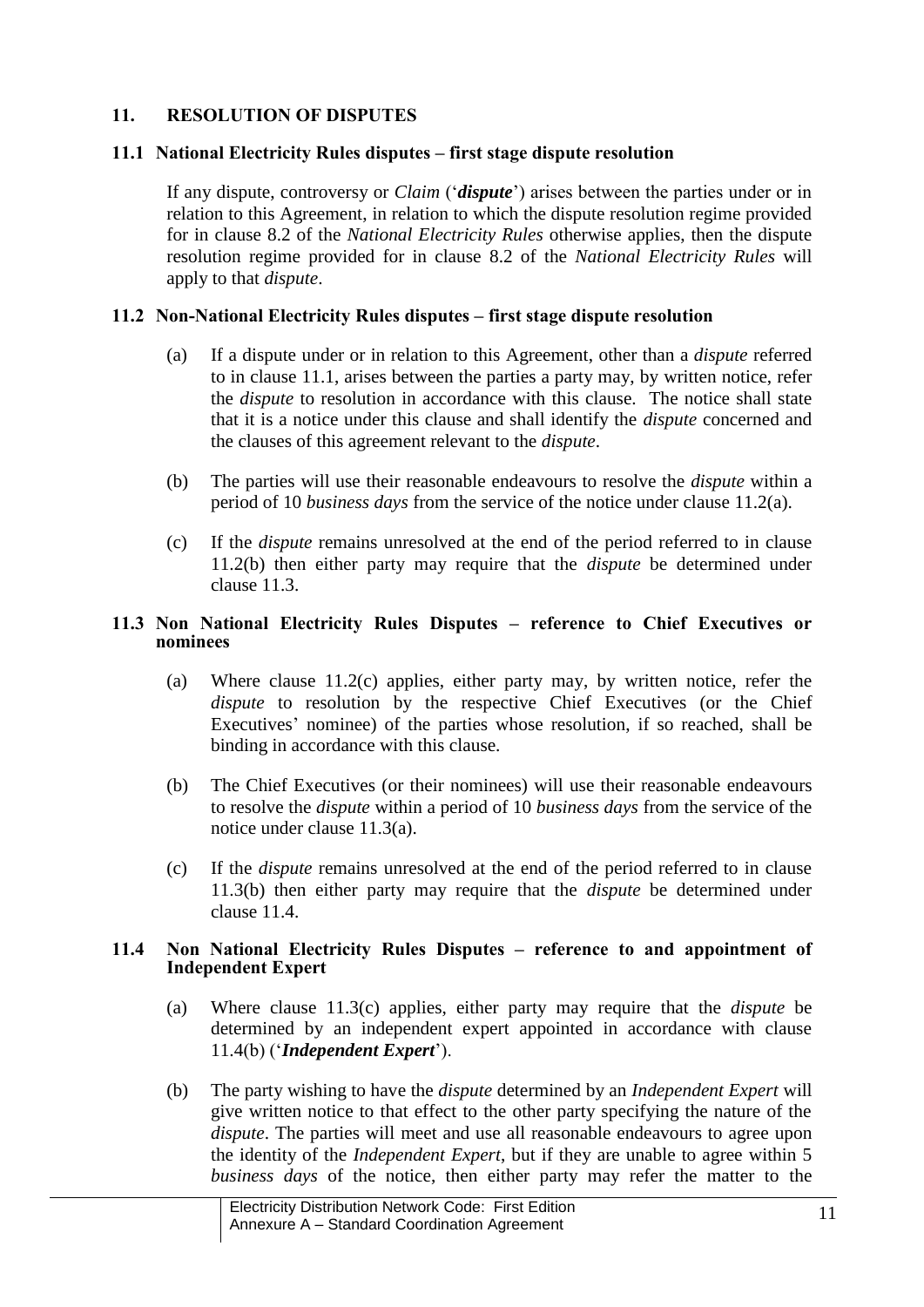President for the time being of the Law Society of Queensland (or, if that body no longer exists, then to the President for the time being of such successor body or association as is then performing the function formerly carried out by the Law Society of Queensland), to nominate a suitably qualified person to act as the *Independent Expert* to determine the *dispute*.

## **11.5 Non-National Electricity Rules Disputes – role of Independent Expert**

The *Independent Expert* will:

- (a) act as an expert and not as an arbitrator;
- (b) have no interest or duty which conflicts, or which may conflict, with his or her function as the *Independent Expert*;
- (c) determine the genuineness or otherwise of a *dispute*;
- (d) not be a former or current employee or representative of either party or of a related body corporate of either of them;
- (e) disclose fully to the parties, before being appointed, any interest or duty which may conflict with his or her position; and
- (f) treat all matters related to the *dispute*, including the existence of the *dispute*, as confidential.

## **11.6 Non-National Electricity Rules Disputes – representation and evidence**

Each party:

- (a) may be legally represented at any hearing before the *Independent Expert*;
- (b) will be entitled to produce to the *Independent Expert* any materials or evidence which that party believes is relevant to the *dispute*; and
- (c) will make available to the *Independent Expert* all materials requested by him or her and all other materials which are relevant to his or her determination.

## **11.7 Non-National Electricity Rules Disputes – rules of evidence**

The *Independent Expert* will not be bound by the rules of evidence.

### **11.8 Non-National Electricity Rules Disputes – power**

The *Independent Expert* will have the power to inform himself or herself independently as to the facts to which the *dispute* relates and to take such measures as he or she thinks fit to expedite the determination of the *dispute*.

### **11.9 Non-National Electricity Rules Disputes – determination**

The *Independent Expert* will make a determination on the *dispute* and:

(a) will determine what, if any, adjustments may be necessary between the parties; or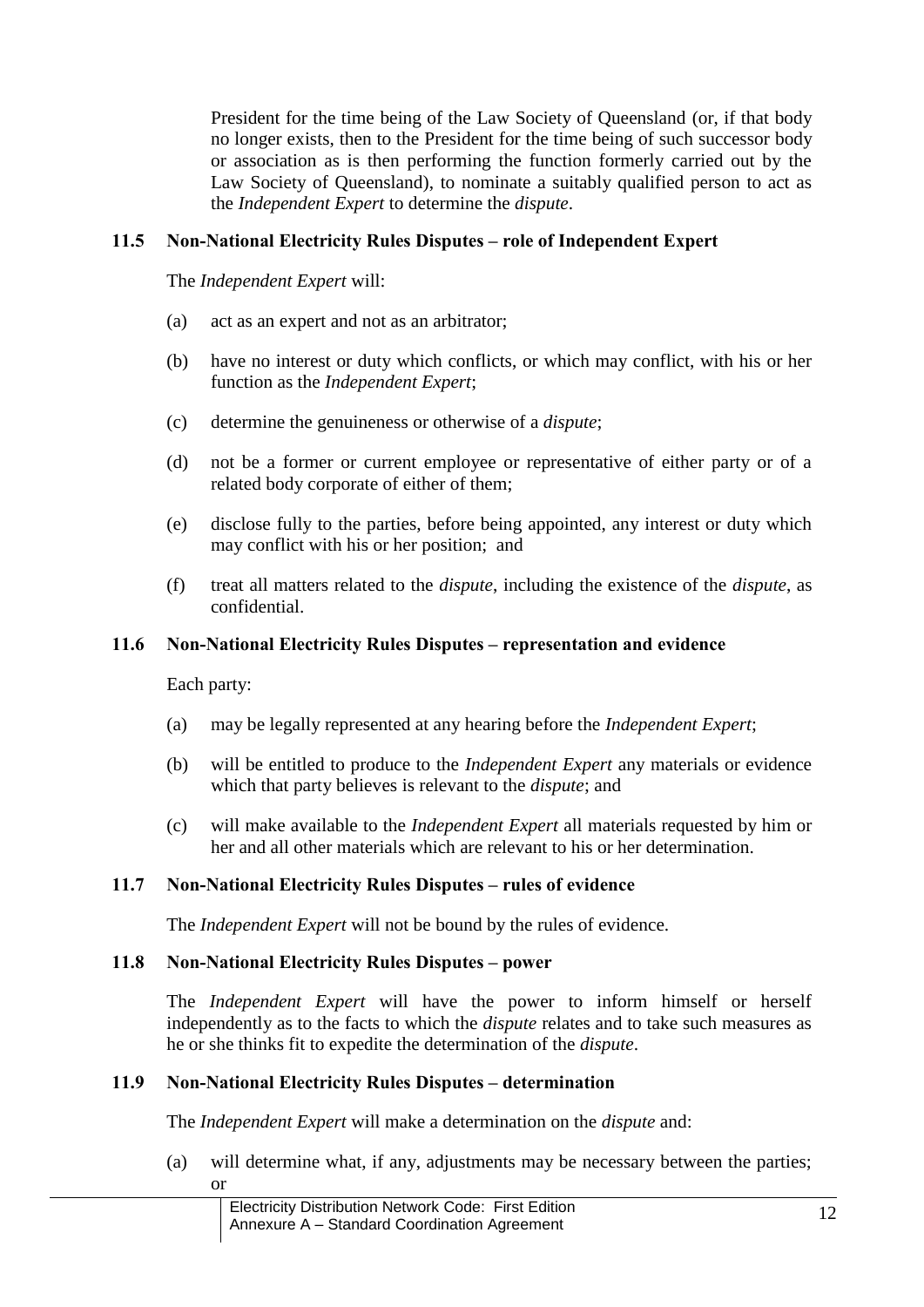(b) if relevant, determine the amendments required to the terms of this Agreement.

The determination of the *Independent Expert* will be, in the absence of bias or manifest error, final and binding upon the parties.

### **11.10 Non-National Electricity Rules Disputes – costs**

The costs in relation to a determination by the *Independent Expert* will be dealt with as follows:

- (a) the remuneration of the *Independent Expert* will be borne equally by the parties;
- (b) unless the parties otherwise agree, the *Independent Expert* will determine which party will bear the costs of the determination and in what proportion, having regard to the degree to which he or she considers that party was at fault or unreasonable in failing to agree to the matter under reference, and that party will bear those costs accordingly; and
- (c) the parties will bear their own costs incurred in the preparation and presentation of any submissions or evidence to the *Independent Expert*.

### **11.11 Non-National Electricity Rules Disputes – obligations not suspended**

Except as otherwise provided by this Agreement, no party is relieved from performance of an obligation during the investigation and determination of a *dispute* by an *Independent Expert*.

### **11.12 Disputes generally**

- (a) No party may have recourse to litigation without first having complied with this clause [10.](#page-9-0)
- (b) This clause [10](#page-9-0) does not prevent a party seeking an urgent interlocutory injunction from a court of competent jurisdiction.

## **11.13 Survival**

This clause [10](#page-9-0) survives the termination or expiration of this Agreement.

## **12. ASSIGNMENT AND DISPOSAL**

## <span id="page-12-0"></span>**12.1 General**

Subject to clauses [12.3](#page-13-0) and [12.4,](#page-13-1) a party ('*disposing party*') must not *dispose* of all or any part of its right, title and interest under this Agreement without the consent of the other party ('*consenting party*').

## **12.2 Consent**

If a *disposing party* requests the *consenting party* to give its consent to a *disposal*  under clause [12.1](#page-12-0) then the *consenting party* must not unreasonably withhold or delay that consent or give that consent subject to unreasonable conditions.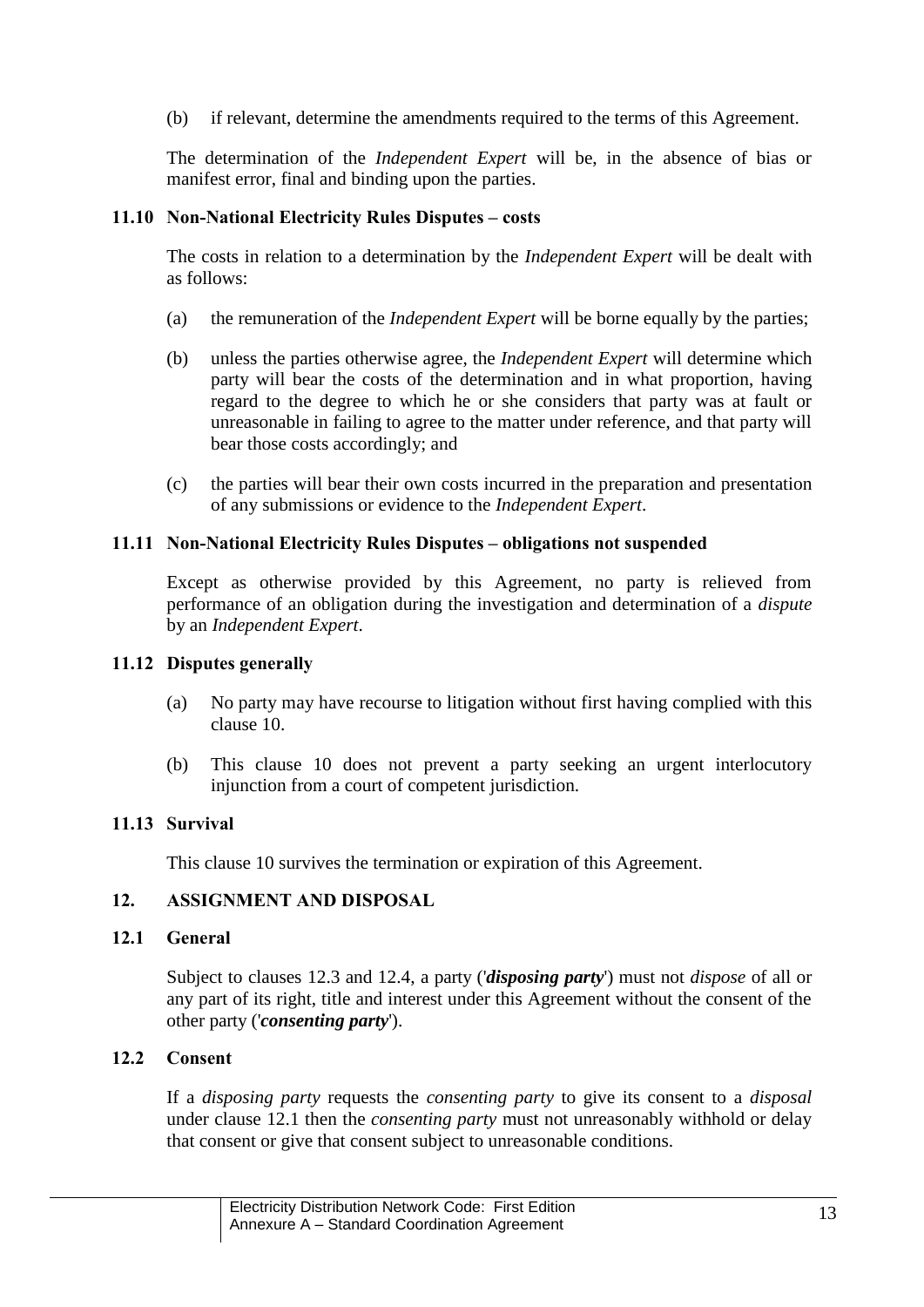# <span id="page-13-0"></span>**12.3 Disposal by force of law**

If, by force of a law in Queensland, the right, title, interest and obligations (whether arising before or after the transmission, transfer, vesting or assumption referred to below) of the *disposing party* under this Agreement are, or are expressed to be, transmitted, transferred or vested in, or assumed by, an assignee, then that transmission, transfer, vesting or assumption (as the case may be) is effective and does not require the *consenting party's* consent under clause [12.1.](#page-12-0)

# <span id="page-13-1"></span>**12.4 Other permitted disposals**

A *disposing party* may, without the consent of the other party, *dispose* of any or all of its rights, obligations and interest under this Agreement to a person if that person:

- (a) is an entity to which all or a material part of the assets of the *disposing party* are transmitted, transferred or vested as part of a reconstruction or privatisation of the *disposing party*;
- (b) has all the authorities, registrations and approvals necessary for that person to own, operate or control the relevant electricity business in Queensland; and
- (c) executes and delivers to the *consenting party*, a deed prior to the *disposal* by which the assignee agrees to assume obligations (whether arising before or after the disposal) which are substantially equivalent to the *disposing party's* obligations under this Agreement.

## **12.5 Execute documents**

Each party must execute all documents reasonably required to effect the *disposals* contemplated by clauses [12.1](#page-12-0) to [12.4.](#page-13-1)

## <span id="page-13-2"></span>**13. NOTICES**

## <span id="page-13-3"></span>**13.1 Method of Giving Notices**

A notice, consent, approval or other communication (in this clause [13](#page-13-2) called a '*notice*') given under this Agreement, shall be in writing, signed by or on behalf of the person giving it, addressed to the person to whom it is to be given and:

- (a) delivered;
- (b) sent by pre-paid mail; or
- (c) sent by electronic mail,

to that person's address.

A *notice* given pursuant to rules 99 or 100 of the *National Energy Retail Rules* may be given in any reasonable manner as notified from time to time by the Distributor in the Distributor's *Operational Procedures*.

The requirements of this clause [13.1](#page-13-3) do not apply to communications between the parties under the *B2B Procedures*.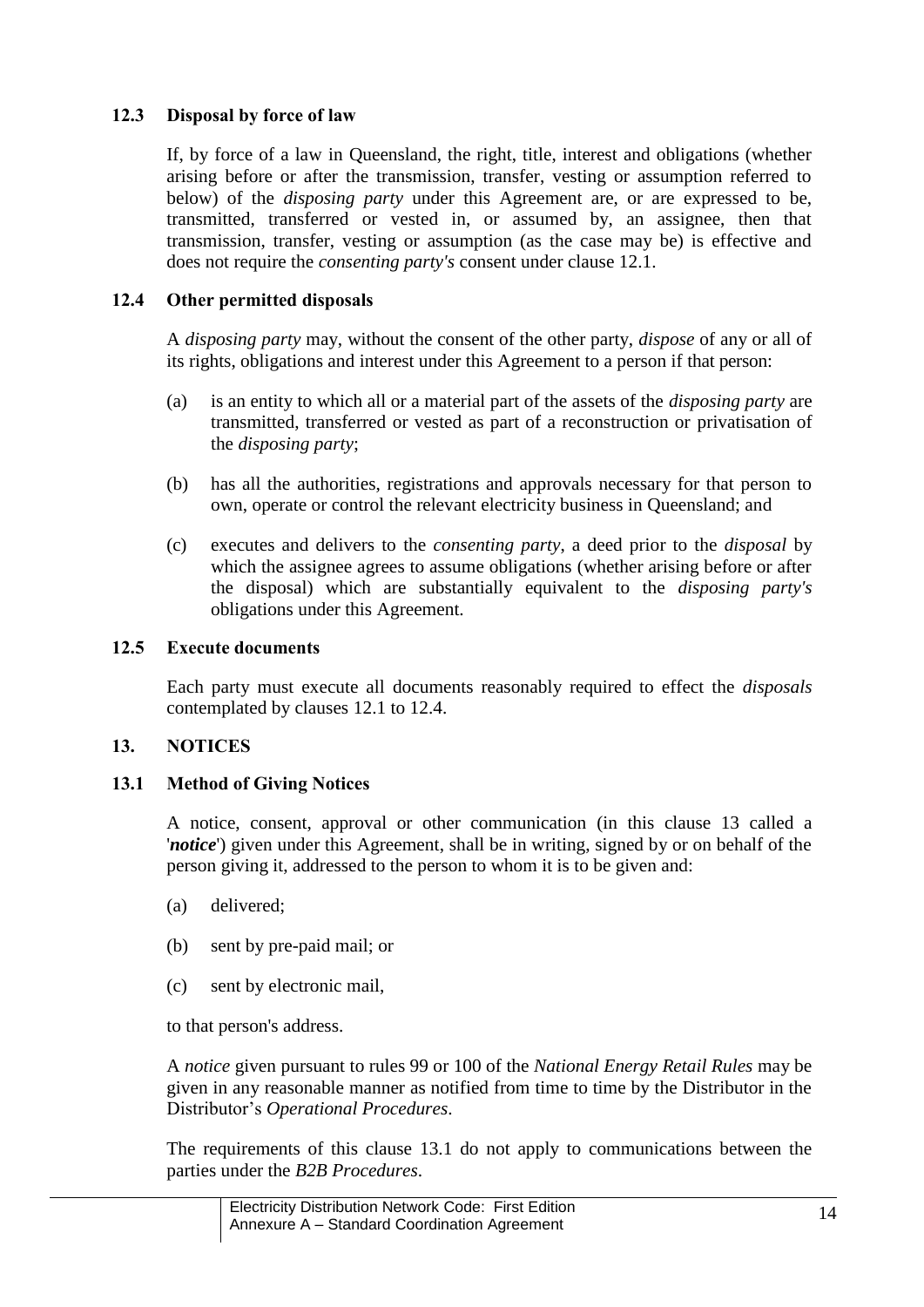# **13.2 Time of Receipt**

A *notice* given to a person in accordance with this clause [13](#page-13-2) is treated as having been given and received:

- (a) if delivered, on the day of delivery if a *business day*, otherwise on the next *business day*;
- (b) if sent by pre-paid mail, on the second *business day* following posting; and
- (c) if transmitted by electronic mail, on the day of the transmission if transmitted before 5.00pm on a *business day*, otherwise on the next *business day*.

### **13.3 Address for Notices**

For the purposes of this clause [13,](#page-13-2) a party may take the address of the other party to be the last address notified to it by that other party.

## **14. CHANGES TO APPLICABLE LAW**

### <span id="page-14-1"></span>**14.1 Amendments to Agreement**

If after commencement of this Agreement:

- (a) an *applicable law* is introduced or commences operation;
- (b) an *applicable law* is modified, re-enacted or substituted; or
- (c) the interpretation of an *applicable law* changes,

then, subject to clause [14.2,](#page-14-0) this Agreement will be interpreted (as far as possible) in such a way as to enable compliance with that *applicable law*.

## <span id="page-14-0"></span>**14.2 Negotiation**

If any of the events referred to in clause [14.1](#page-14-1) has or will have a material effect on the position of either party, the parties will negotiate in good faith any amendments required to be made to this Agreement as a result of that event to return the parties substantially to their respective positions under this Agreement prior to event occurring. If the parties are unable to agree upon such amendments within 28 days of commencing negotiations, that dispute will be resolved in accordance with clause [10](#page-9-0) of this Agreement.

## **15. GENERAL**

## **15.1 Entire Agreement**

This Agreement constitutes the entire agreement of the parties on the subject matter. The only enforceable obligations and liabilities of the parties in relation to the subject matter are those that arise out of the provisions contained in this Agreement. All representations, communications and prior agreements in relation to the subject matter are merged in and superseded by this Agreement.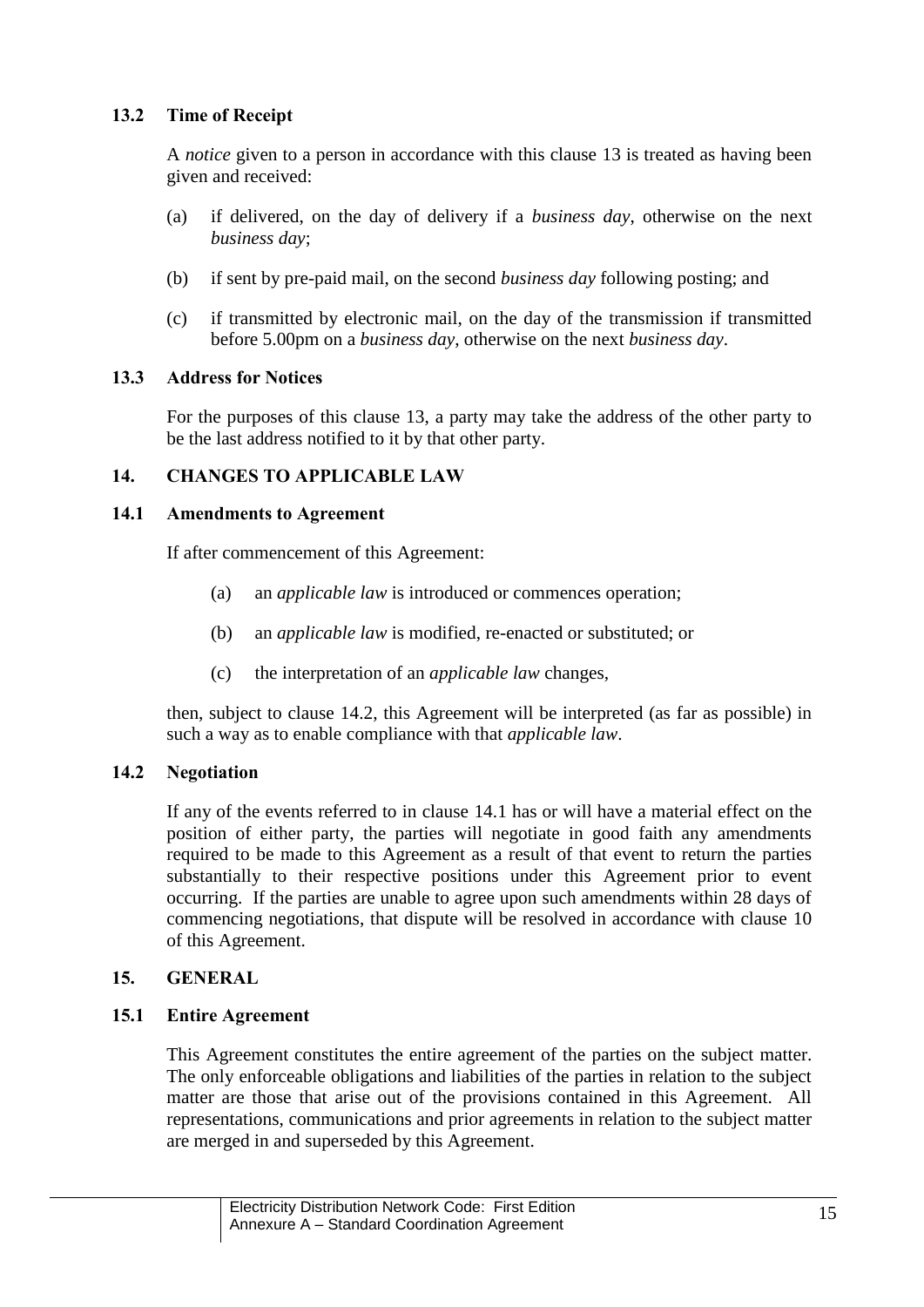# **15.2 Waiver**

A failure of a party at any time to require full or part performance of any obligations under this Agreement does not affect in any way the rights of that party to require that performance subsequently.

## **15.3 Variations to Agreement**

No variation of this Agreement will be effective unless it is in writing and signed by the parties.

### **15.4 Severability**

Any provision of this Agreement which is invalid or unenforceable may (without affecting any other provision) be read down so as to ensure it is valid and enforceable during that period without affecting the remaining provisions of this Agreement. If that provision cannot be so read down, then it will not operate between the parties until (if at all) it becomes valid and enforceable.

### **15.5 Remedies Cumulative**

The rights and remedies provided in this Agreement do not exclude any rights or remedies provided by any *applicable law*.

## **15.6 Governing Law**

This Agreement is governed by the laws of Queensland and the parties submit to the jurisdiction of the courts of that State.

## **15.7 No Agency or Partnership**

Except as provided for in clause [17.8,](#page-18-0) nothing in this Agreement constitutes any agency, partnership or joint venture relationship between the parties.

#### <span id="page-15-1"></span>**15.8 Costs**

- (a) Subject to clause [15.8\(](#page-15-1)b), each party will bear its own legal and other costs in relation to the negotiation and documentation of this Agreement.
- (b) Each party will bear half of any stamp duty payable in respect of this Agreement.

#### <span id="page-15-2"></span>**16. CONFIDENTIALITY**

#### <span id="page-15-0"></span>**16.1 General Obligation**

- (a) For the purposes of this Agreement, '*Confidential Information*' means:
	- (i) the terms of this Agreement and the operations and dealings under this Agreement; and
	- (ii) all information exchanged between the parties under this Agreement or during the negotiations preceding the signing of this Agreement,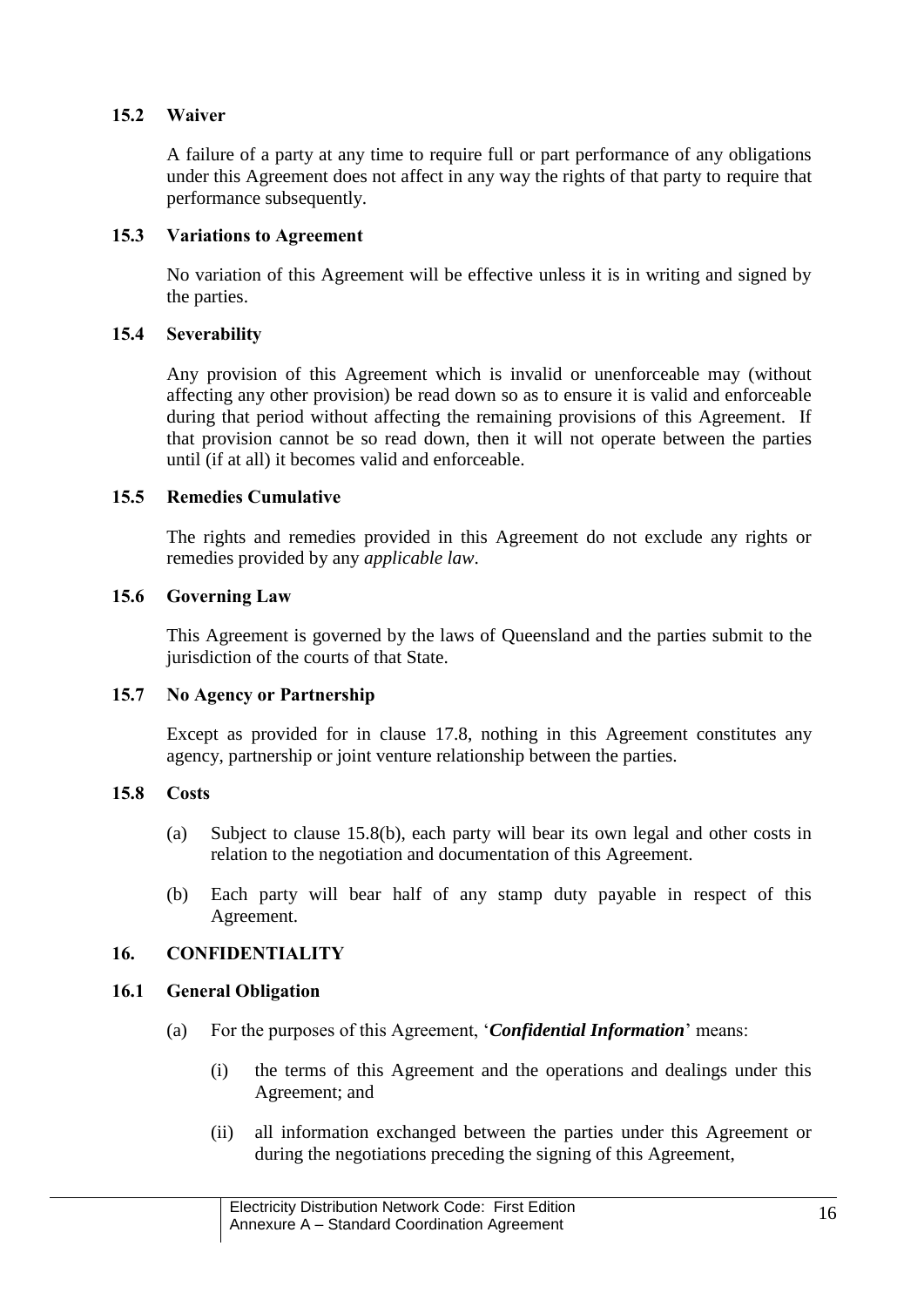but excludes information which is in the public domain or which is lawfully obtained from another source.

- (b) Except as otherwise permitted in this Agreement:
	- (i) each party ('**recipient**') must treat as confidential all *Confidential Information* of the other party ('**disclosing party**') in its possession;
	- (ii) a *recipient* may not disclose *Confidential Information* of the *disclosing party* to third parties without the prior written consent of the *disclosing party*; and
	- (iii) a *recipient* must take reasonable precautions to ensure that its representatives maintain the confidentiality of that *Confidential Information*.
- (c) A *recipient* may make such disclosures of *Confidential Information* as are required by law or by the rules of any recognised stock exchange or by an Authority having jurisdiction over the *recipient*.
- (d) Where the *recipient* of *Confidential Information* is a Government Owned Corporation, it may make such disclosures of *Confidential Information* as are required by its Shareholding Ministers or their advisors, provided that the recipient of the *Confidential Information* is advised of its confidential nature and requested also to hold the *Confidential Information* in confidence and that disclosure of that information does not result in a breach of any *applicable law*.
- (e) To the extent practicable, before disclosing *Confidential Information* in reliance on clauses [16.1\(](#page-15-0)c) or [16.1\(](#page-15-0)d), a *recipient* must give reasonable notice to the *disclosing party* that its *Confidential Information* is going to be disclosed, including in that notice reasonable details of the circumstances of the proposed disclosure.
- (f) A *recipient* may disclose *Confidential Information* to any of the undermentioned persons whose legitimate interests reasonably require disclosure and who have first agreed in writing with the *disclosing party* to be bound by the confidentiality obligations imposed upon the *recipient* under this Agreement:
	- (i) any financier, prospective financier or recognized ratings agency;
	- (ii) any employee or any professional adviser;
	- (iii) any assignee or bona fide prospective assignee;
	- (iv) any third party or their advisors in connection with the proposed *disposal* of the recipient, any of its substantial assets or all or a significant part of its business undertaking.
- (g) If this Agreement permits a *recipient* to disclose *Confidential Information* to another person for a purpose, the *recipient* shall use all reasonable endeavours to limit the disclosure to those matters which reasonably need to be disclosed in order to accomplish that purpose.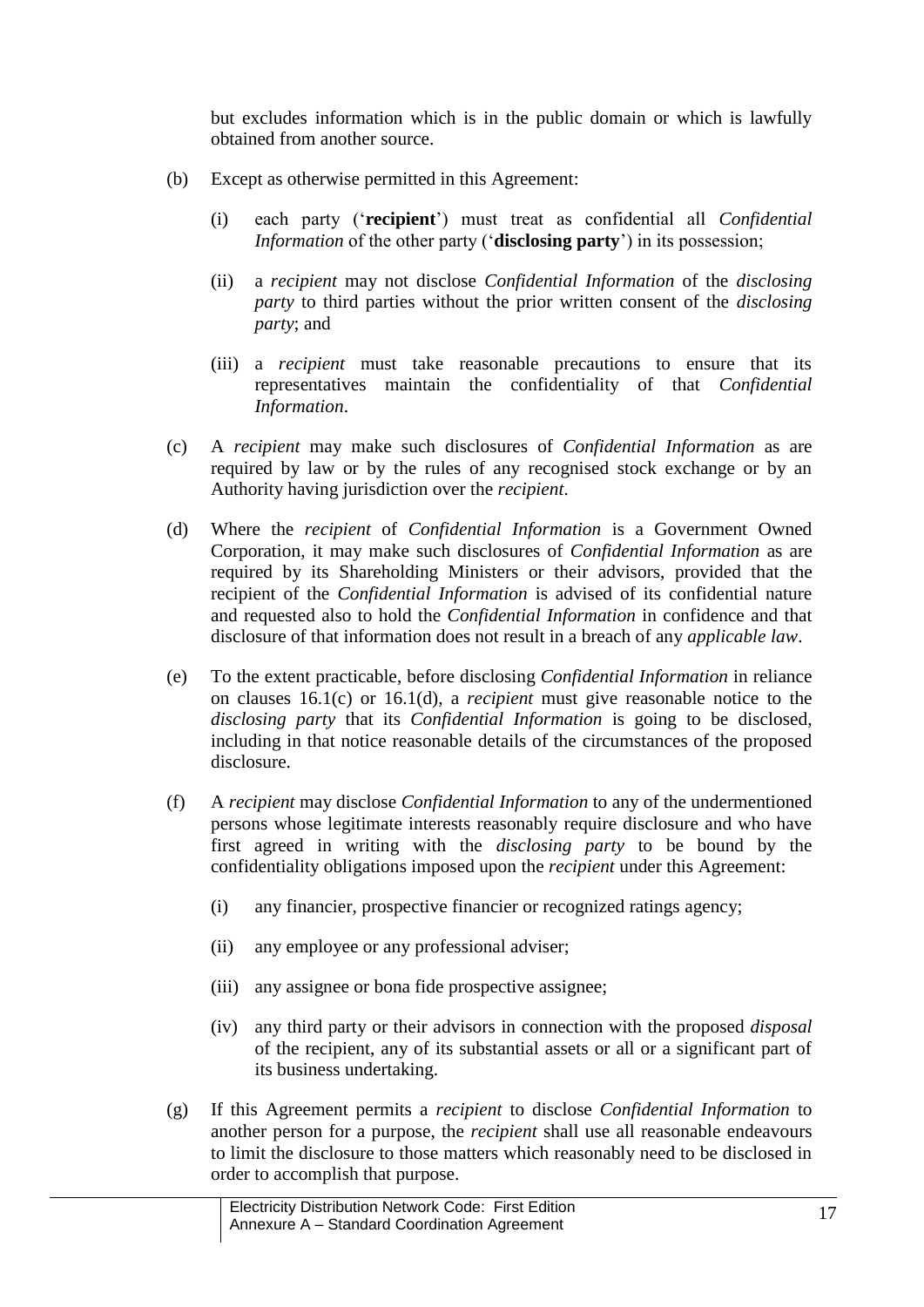(h) The rights and obligations contained in this clause [16](#page-15-2) shall survive termination of this Agreement, and shall continue in full force and effect after such termination for five years.

For the purposes of this Agreement, information is not generally and publicly available merely because it is known to *AEMO*, an Authority, another Network Service Provider, a generator or another retailer.

# **17. GST**

# **17.1 Definitions**

In this clause:

**'Adjustment Event'** and **'Adjustment Note'** have the meanings given in the *A New Tax System (Goods and Services Tax) Act 1999 (Cth)*;

**'GST Charge'** has the meaning given in clause [17.3;](#page-17-0)

**'GST Rate'** means the rate at which *GST* is payable in respect of a *Taxable Supply* under the *GST law* from time to time;

**'Input Tax Credit'** has the meaning given in section 195-1 of the *A New Tax System (Goods And Services Tax) Act 1999 (Cth)*;

'**Recipient'** means the party who receives a *Taxable Supply* under this Agreement;

**'Supplier'** means the party who supplies a *Taxable Supply* under this Agreement.

## **17.2 Effect of GST on Indemnities and Similar Payments**

If an amount of money is payable by one party ('*payer*') to the other ('*payee*') as an indemnity or reimbursement or otherwise calculated by reference to a loss, cost, expense or other amount paid or incurred by the *payee* (an '*indemnity amount*') then:

- (a) the amount that would otherwise be payable must be reduced by the amount of any *Input Tax Credit* to which the *payee* is entitled in respect of the *indemnity amount*; and
- (b) the *payee* must, if required by the *payer*, provide reasonable substantiation of the amount of *Input Tax Credit* to which the *payee* is entitled, or of the fact that the *payee* is not entitled to *Input Tax Credits*, as the case may be.

# <span id="page-17-0"></span>**17.3 GST Charge for Taxable Supplies**

If and to the extent that any amount payable by one party ('*Recipient*') to the other ('*Supplier*') under this Agreement is consideration for a *Taxable Supply* by the *Supplier* then in addition to the amount that would be payable otherwise than under this sub-clause ('*base amount*') the *Recipient* must, if the *Supplier* issues a valid *Tax Invoice* for the *base amount* and *GST Charge*, pay a *GST Charge* calculated by multiplying the base amount by the *GST Rate*.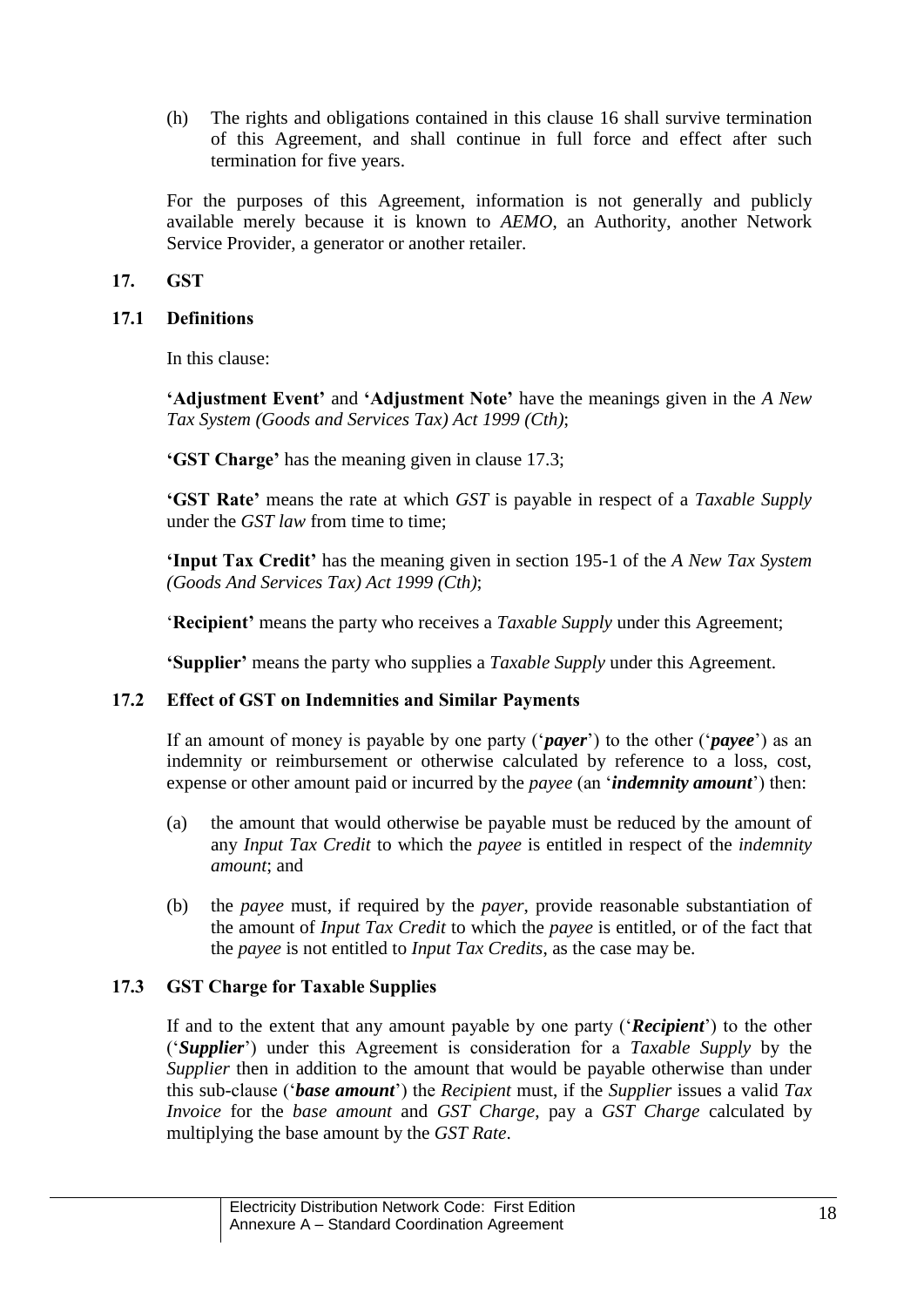## **17.4 Non-monetary Consideration**

If a supply made under this Agreement is a *Taxable Supply* made for non-monetary consideration then:

- (a) the *Supplier* must provide the *Recipient* with a valid *Tax Invoice* which states the nature of the *Taxable Supply* and the nature and *GST* inclusive market value (within the meaning of the *GST law*) of the non-monetary consideration; and
- (b) the *Recipient* must pay the *Supplier* a *GST Charge* equivalent to the *GST* payable by the *Supplier* on the *Taxable Supply*.

# **17.5 Time for Payment of GST Charge**

Subject to the *Recipient* having received a valid *Tax Invoice*, the *Recipient* must pay a *GST Charge* payable under this clause at the same time as the base payment or any part of the base payment is due and payable by the *Recipient*

## **17.6 Tax Invoices and Adjustment Notes**

In respect of any *Taxable Supply* under this Agreement, the *Supplier* must provide to the *Recipient*:

- (a) a *Tax Invoice* when consideration is claimed or payable; and
- (b) an *Adjustment Note* in respect of any *Adjustment Event*.

# **17.7 Registration**

Each party must be registered for *GST* purposes.

## <span id="page-18-0"></span>**17.8 Agency arrangements for GST purposes**

The Distributor appoints the Retailer as its agent for GST purposes in order to bill and collect any *distributor charges* due from *customers* to the Distributor under the relevant *connection contracts* for those *customer*s.

## <span id="page-18-1"></span>**17.9 Scope of agency**

To the extent that the Retailer, in issuing bills to *customer*s, acts as the Distributor's agent for *GST* purposes:

- (a) the Retailer must take all reasonable steps to ensure that acts done on behalf of the Distributor comply with the Distributor's obligations to *customer*s under the *GST law*, and in particular that any bill issued to a *customer* is issued in the form and manner required by the *GST law* for a *Tax Invoice* or, as applicable, an *Adjustment Note*;
- (b) the Retailer is entitled to assume that any amount stipulated in the Distributor's *statement of charges* in respect of a *customer* is the full amount chargeable by the Distributor (including any amount which the Distributor includes in its charges to cover GST obligations); and